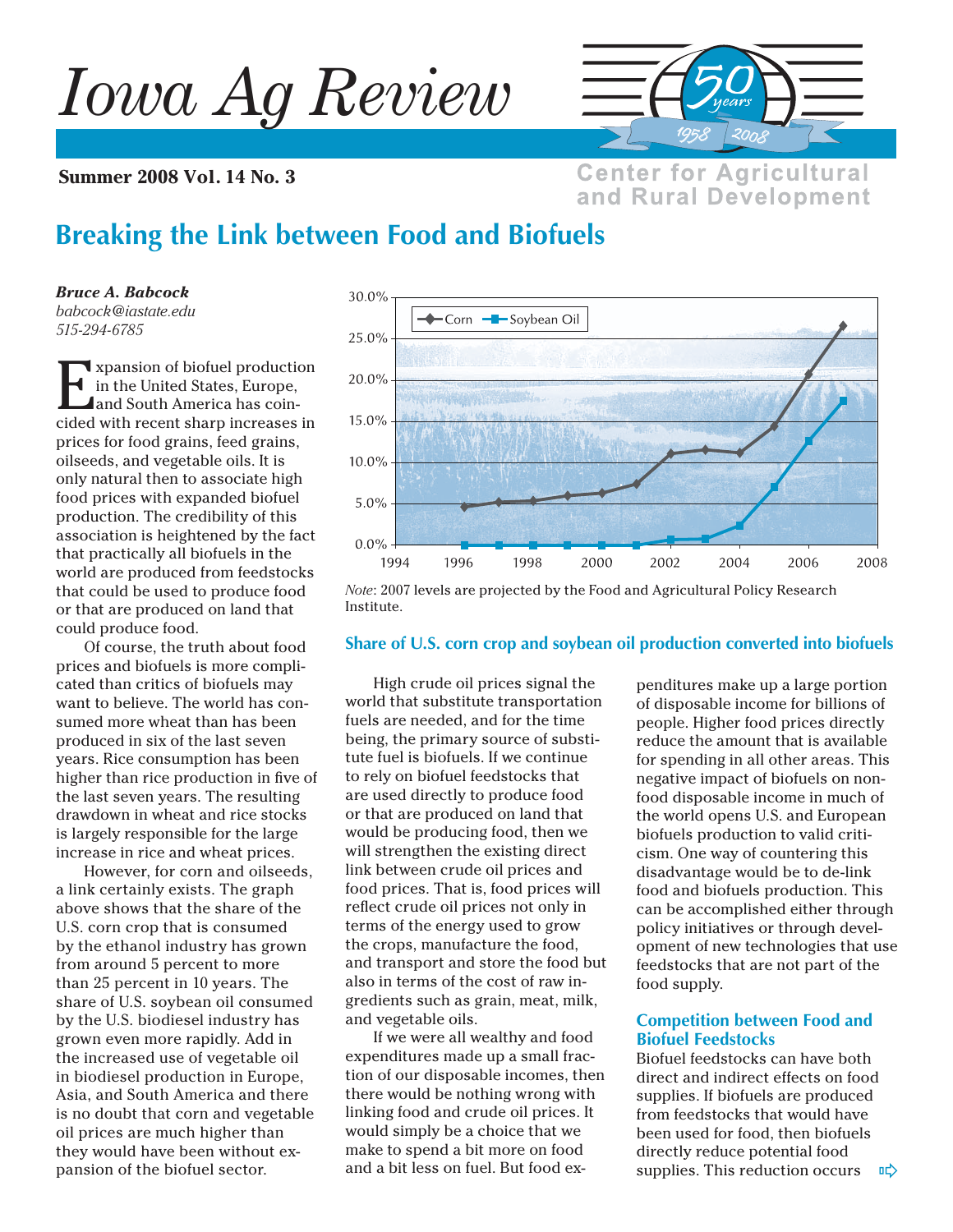**ISSN 1080-2193 http://www.card.iastate.edu**

### **IN THIS ISSUE**

| Breaking the Link between                                                                          |
|----------------------------------------------------------------------------------------------------|
| The New ACRE Program:<br>Frequently Asked Questions  4                                             |
| Agricultural Situation Spotlight:<br><b>New Permanent Disaster</b><br>Assistance: How It Works and |
| <b>Charting Growth in Food</b>                                                                     |
|                                                                                                    |
| Recent CARD Publications 11                                                                        |

*Iowa Ag Review* is a quarterly newsletter published by the Center for Agricultural and Rural Development (**CARD**). This publication presents summarized results that emphasize the implications of ongoing agricultural policy analysis, analysis of the near-term agricultural situation, and discussion of agricultural policies currently under consideration.

> Editor **Bruce A. Babcock** CARD Director

Editorial Staff Editorial Committee **Sandra Clarke Chad Hart** Managing Editor Biorenewables Policy Head **Becky Olson Roxanne Clemens** Publication Design MATRIC Managing Director

Subscription is free and may be obtained for either the electronic or print edition. To sign up for an electronic alert to the newsletter post, go to **www. card.iastate. edu/iowa\_ag\_review/subscribe.aspx** and submit your information. For a print subscription, send a request to Iowa Ag Review Subscriptions, CARD, Iowa State University, 578 Heady Hall, Ames, IA 50011-1070; Ph: 515-294-1183; Fax: 515-294-6336; E-mail: card-iaagrev@iastate.edu; Web site: **www.card.iastate.edu.**

Articles may be reprinted with permission and with appropriate attribution. Contact the managing editor at the above e-mail or call 515-294-6257.

#### **Iowa State University**

Iowa State University does not discriminate on the basis of race, color, age, religion, national origin, sexual orientation, gender identity, sex, marital status, disability, or status as a U.S. veteran. Inquiries can be directed to the Director of Equal Opportunity and Diversity, 3680 Beardshear Hall, 515-294-7612.

*Printed with soy ink*

#### **IOWA STATE UNIVERSITY** OF SCIENCE AND TECHNOLOGY

even if feedstock price increases result in an expansion of supply because the expanded feedstock supply will typically reduce the supply of other food crops. For example, U.S. corn used to produce ethanol reduces the amount of feed available for livestock. The large expansion in the supply of corn in response to ethanol's growth reduces the amount of acres planted to soybeans in the United States. In aggregate, there are fewer acres devoted to food production than there would be in the absence of biofuels.

The resulting price increase from the reduction in supply will induce farmers to expand planted acres. If the new acres would not otherwise have been cultivated, then there are greenhouse gas consequences from the newly tilled acres that can be attributed to expanded biofuels. The greenhouse gas emissions from tilling new land can dramatically reduce the net reductions that can be achieved with biofuels.

Even if a feedstock is not directly used to produce biofuels, it can still affect food supplies if the feedstock is grown on land that would otherwise be planted to a food crop. For example, oil from jatropha is not suitable for human consumption. However, if jatropha plantations are sited on prime agricultural land, then biodiesel produced from jatropha will decrease food supplies. If the plantations are located on land that is not suitable for food crop production, then the effects are minimal, perhaps limited to a reduction in some grazing land. Similarly, if dedicated biomass crops such as switchgrass or miscanthus are planted on agricultural ground, then food supplies will be affected.

It would seem that because biofuels require biomass, and because biomass typically requires land, there will always be a connection between biofuel production and food supplies. But a lot of biomass is produced that has little, if any,

impact on the amount of land available to produce food. Tapping these sources of biomass for future increases in biofuel production would help to break the link between food and energy prices and would significantly increase the net reduction in greenhouse gas emissions that we can obtain from biofuels.

#### **Feedstocks that Do Not Reduce Cropland**

Producing biofuels out of feedstocks that cannot be used directly for food production or do not reduce the amount of land that can be used to produce food can be accomplished in two ways. The most straightforward way is to capture biomass that is currently treated as either waste or that is a co-product of existing production processes with very low or negative current economic value. Examples of waste streams that potentially could be converted into biofuels include a portion of municipal trash and garbage, crop residues, wood pulp residues, and forest residues.

Crop residue, in particular corn stover, has been identified as a waste stream that could be tapped for conversion into cellulosic biofuels. Not all stover, however, is a waste product. On highly erodible land, corn stover is an efficient means of reducing soil erosion. In addition, some fraction of stover likely contributes to maintenance of soil organic content, which helps to maintain soil fertility. But many Corn Belt farms treat a large proportion of corn stover as a waste product needing to be managed. Excess stover in fields can prevent timely planting of the following year's crop, particularly if corn is planted after corn.

Another waste stream that could be tapped is by-products of vegetable oil refining. Nearly all biodiesel is produced from refined vegetable oils. The portion of the vegetable oil that is used for biodiesel is the triglyceride portion, which is the same portion used in food and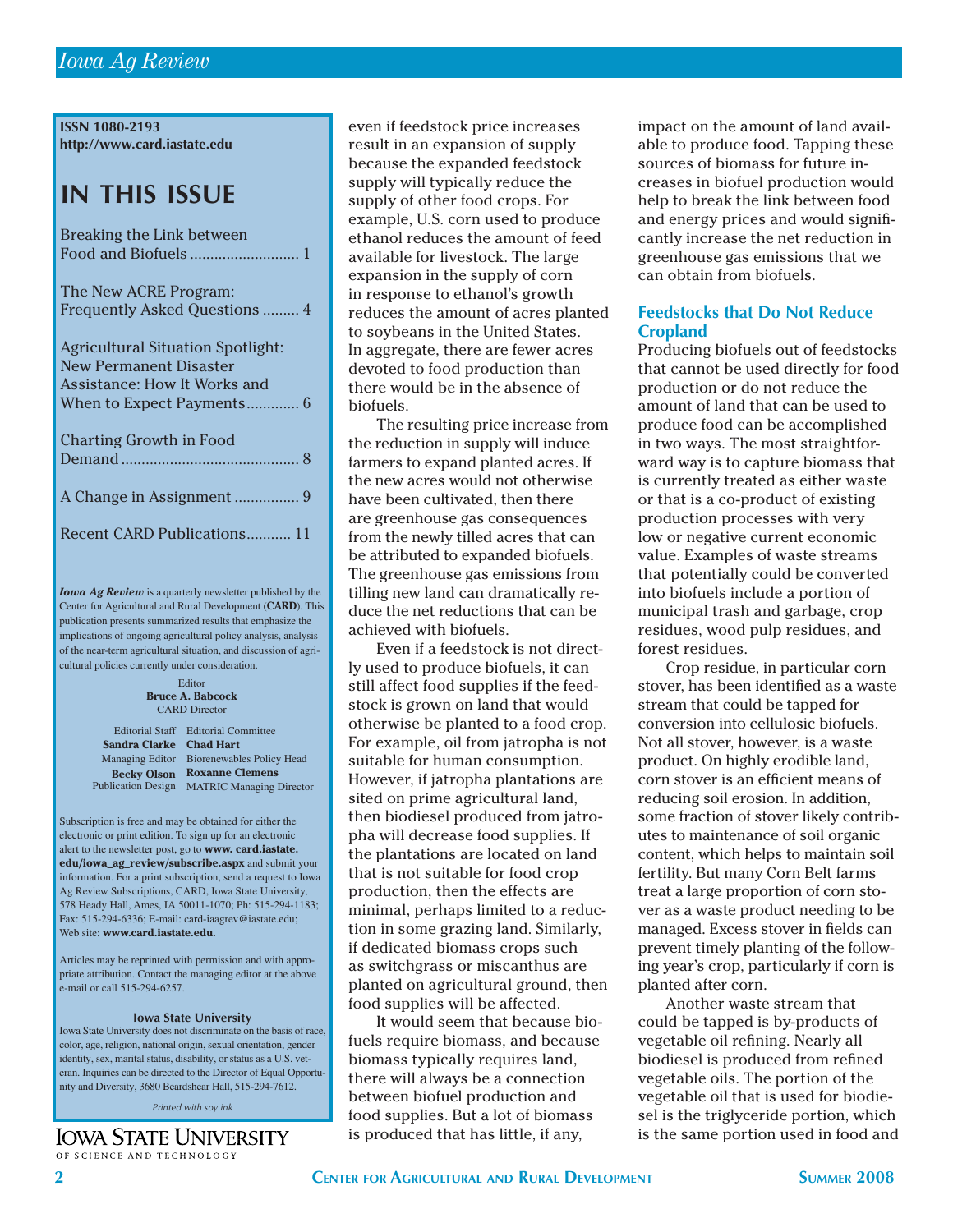food preparation. But biodiesel can also be produced from by-products of edible oil production. Biodiesel made from soybean soapstock—a by-product of soybean oil processing that is high in free fatty acid content—is a high-quality fuel. Palm fatty acid distillate is a similar material that is in abundant supply given the large growth in palm oil production. The extent to which existing biodiesel plants can use these by-products is limited to about 10 percent of feedstocks. However, there are second-generation biodiesel plants that are in development that can operate completely on these feedstocks. Diversion of these materials from their current use (or from landfills) will likely add value to them and create highly valuable biofuels without increasing food prices. In addition, because using these feedstocks will not decrease cropland, their contributions to greenhouse gas reductions will likely be far greater than those of feedstocks that displace cropland.

The second way that biomass can be created without competing for food land is to use land that is not suitable for producing food or to grow the biomass without using land. Jatropha is an oil-bearing crop that its backers claim is suitable for growing in arid regions that would not otherwise be used for intensive agriculture. If this claim is borne out, and jatropha is planted on this type of land only, then biodiesel made from jatropha will not compete with food.

Another example of biomass being produced on non-agricultural land is the planting of dedicated biomass crops on land that otherwise would not produce food. There are large areas in the upper Midwest and the Southeast that once produced food crops but have now been given over to pasture or trees. Conversion of these lands to the production of woody biomass to be used for cellulosic biofuels would not affect food prices.

*Current policy does not clearly differentiate between biofuels that use feedstocks that affect food prices and those that do not.* 

A last example is to produce biomass without extensive use of land by producing algae in ponds. PetroSun has evidently begun operation of an algae-producing facility in Rio Hondo, Texas. An estimated 4.4 million gallons of algal oil will be produced on 1,100 acres of ponds. To put this into perspective, 1,100 acres of soybeans produce approximately 70,000 gallons of soybean oil. If the ponds are located on land that is not suitable for crops, then algae as a feedstock will not affect food prices.

#### **Policy Choices**

There are many potential objectives one could aim to achieve with biofuel policies including energy security, diversification, and greenhouse gas reduction. By any measure, the incentives given to corn ethanol and biodiesel have been successful at increasing the proportion of the U.S. fuel supply that comes from U.S. biofuels. But one near-term cost of achieving this goal is higher corn and vegetable oil prices, which have increased and will continue to increase food prices. For most U.S. consumers, such a trade-off may make sense. But for the world's poor, there is no trade-off, only loss, because the poor use relatively little fuel and must pay higher prices for some food items. Another problem with diverting food crops for biofuels is that promised greenhouse gas reductions likely will not materialize because new cropland will be brought into production in response to higher commodity prices.

Current policy incentives partly recognize the problems with diversion of food crops. The new Renewable Fuels Standard (RFS) applies to, at most, 15 billion gallons of ethanol made from corn and one billion gallons of biodiesel. Cellulosic and other advanced biofuels account for the remaining 20 billion gallons of biofuels mandated. It seems that the thinking behind the RFS is that moving to cellulosic and advanced biofuels will cap the impact on food prices and greenhouse gas emissions from crop-based biofuels. In addition, the new farm bill reduces the blenders tax credit for corn ethanol from 51¢ to 45¢ per gallon and creates a \$1.01-per-gallon tax credit for cellulosic biofuel production.

However, current policies are not so clear-cut in trying to minimize food and greenhouse gas impacts. For example, there is no indication that Congress is prepared to eliminate the blenders tax credit completely once U.S. corn ethanol production reaches 15 billion gallons. And the new tax credit for cellulosic biofuels is awarded regardless of whether the cellulosic feedstock displaces food crops. Furthermore, current policy awards U.S. biodiesel made from virgin vegetable oils twice the subsidy given to previously used feedstocks.

Current policy does not clearly differentiate between biofuels that use feedstocks that affect food prices and those that do not. This lack of focus on food prices is understandable because the rapid increase in commodity prices did not occur until just after the new RFS was passed. If Congress desired to place greater importance on minimizing the impact of biofuel development on food prices, then there are a number of steps that could be taken.

*Continued on page 9*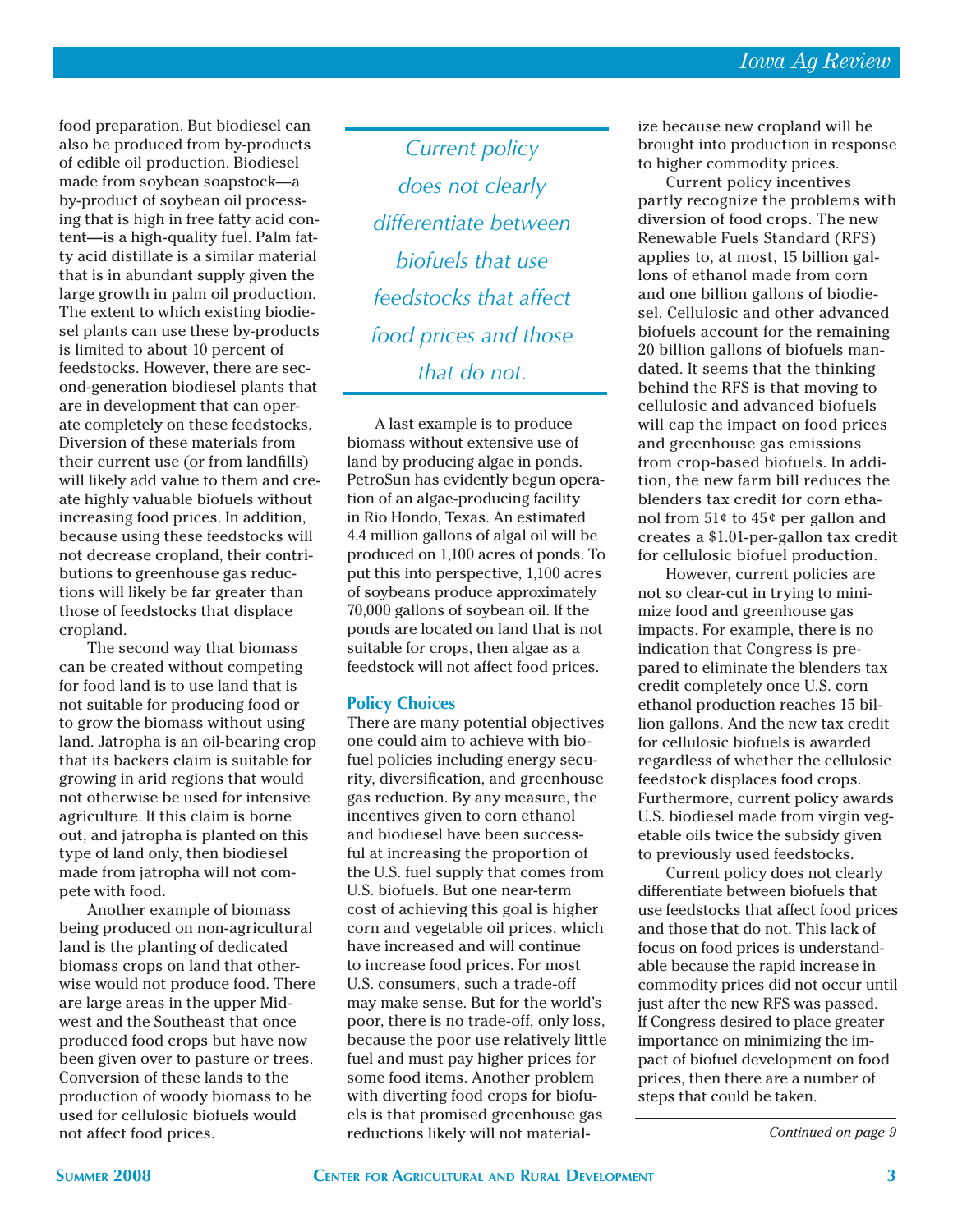### **The New ACRE Program: Frequently Asked Questions**

*Bruce A. Babcock babcock@iastate.edu 515-294-6785*

#### *Chad E. Hart*

*chart@iastate.edu 515-294-9911*

**ANCRE, which is an acronym**<br>for Average Crop Revenue<br>program included in the Food Co for Average Crop Revenue Election, is a new commodity program included in the Food, Conservation and Energy Act of 2008 (the 2008 farm bill). Farmers can choose to participate in ACRE or they can continue to enroll in traditional commodity programs. ACRE is designed to provide revenue support to farmers as an alternative to the price support that farmers are used to receiving from commodity programs. Here, we answer some frequently asked questions about this new program.

#### **Program Details**

*Which crops are eligible for* 

*ACRE?* Corn, soybeans, wheat, cotton, sorghum, barley, rice, oats, peanuts, other oilseeds, dry peas, lentils, and chickpeas.

*Does ACRE replace other commodity programs?* Farmers who choose ACRE must give up 20 percent of their direct payments and all countercyclical payments. ACRE participants will continue to be eligible for marketing loans but their loan rates are reduced by 30 percent.

*Can farmers pick and choose which crops they sign up for ACRE?* No. A farmer enrolls either all eligible crops or none.

*Can farmers move in and out of ACRE?* No. Once ACRE is chosen, the choice applies to all subsequent years covered by this legislation (2009–2012).

*When can farmers sign up for ACRE?* The USDA has not yet released information about sign-ups. But farmers will be given multiple opportunities to sign up for ACRE.

*Does ACRE provide farm-level revenue support?* Not directly. ACRE payments are calculated on a crop-by-crop basis at the state level. If actual state revenue falls below the state revenue guarantee, then all farmers who have signed up for ACRE are potentially eligible for payments. All these potentially eligible farmers who also suffer a farm loss will receive an ACRE payment.

*What is the ACRE state revenue guarantee?* The guarantee equals 90 percent of the product of the ACRE yield and the ACRE price. The ACRE yield is the average of the state yields during the previous five years after the highest and lowest yield in the five years are eliminated. So, for example, if state yields for corn in 2004 through 2008 were respectively 180, 140, 150, 160, and 100 bushels per acre, the ACRE yield for 2009 would be 150, which is the average of 140, 150, and 160. The ACRE price is the average of the two previous years' season average prices as reported by the National Agricultural Statistics Service. So for 2009, the ACRE price used to set the 2009 guarantee will equal the season average prices for the 2007/08 marketing year and the 2008/09 marketing year.

*How is actual state revenue calculated?* Actual state revenue equals the product of the state average yield and the season average price. For example, in 2009, actual state revenue will equal the state average yield for the 2009 crop multiplied by the season average price for the 2009/10 marketing year.

*How are ACRE payments calculat-*

*ed?* Per acre ACRE payments equal the difference, if positive, between the ACRE guarantee and actual state revenue. ACRE payments are capped so that if the difference between the revenue guarantee and actual revenue is greater than 25 percent of the ACRE guarantee, then the ACRE payment equals 25 percent of the ACRE guarantee.

*Which state average yields are used in ACRE?* All ACRE yields are average yield per planted acre.

*How fast can ACRE guarantees adjust to changing market conditions?* Year-to-year adjustments in the ACRE guarantee are limited to 10 percent.

*How can farmers who sign up for ACRE determine if they had a farm-level loss?* A farm-level loss is deemed to have occurred for ACRE payment calculations if actual farm revenue is less than expected farm revenue plus the farmer-paid crop insurance premium for those who buy crop insurance. Actual farm revenue equals the product of yield per planted acre and the season average price. Expected farm revenue is calculated analogously to the ACRE guarantee in that the modified five-year average farm yield is multiplied by the two previous years' season average price.

*Are ACRE payments paid on base or planted acres?* ACRE payments are made on a portion of planted acres (83.3 percent in 2009–2011, 85 percent in 2012) subject to a limit that the sum of planted acres is less than or equal to the sum of base acres on a farm.

#### **Farmer Sign-Up Decisions**

*Which farmers should sign up for ACRE?* Naturally, the most important factor that will deter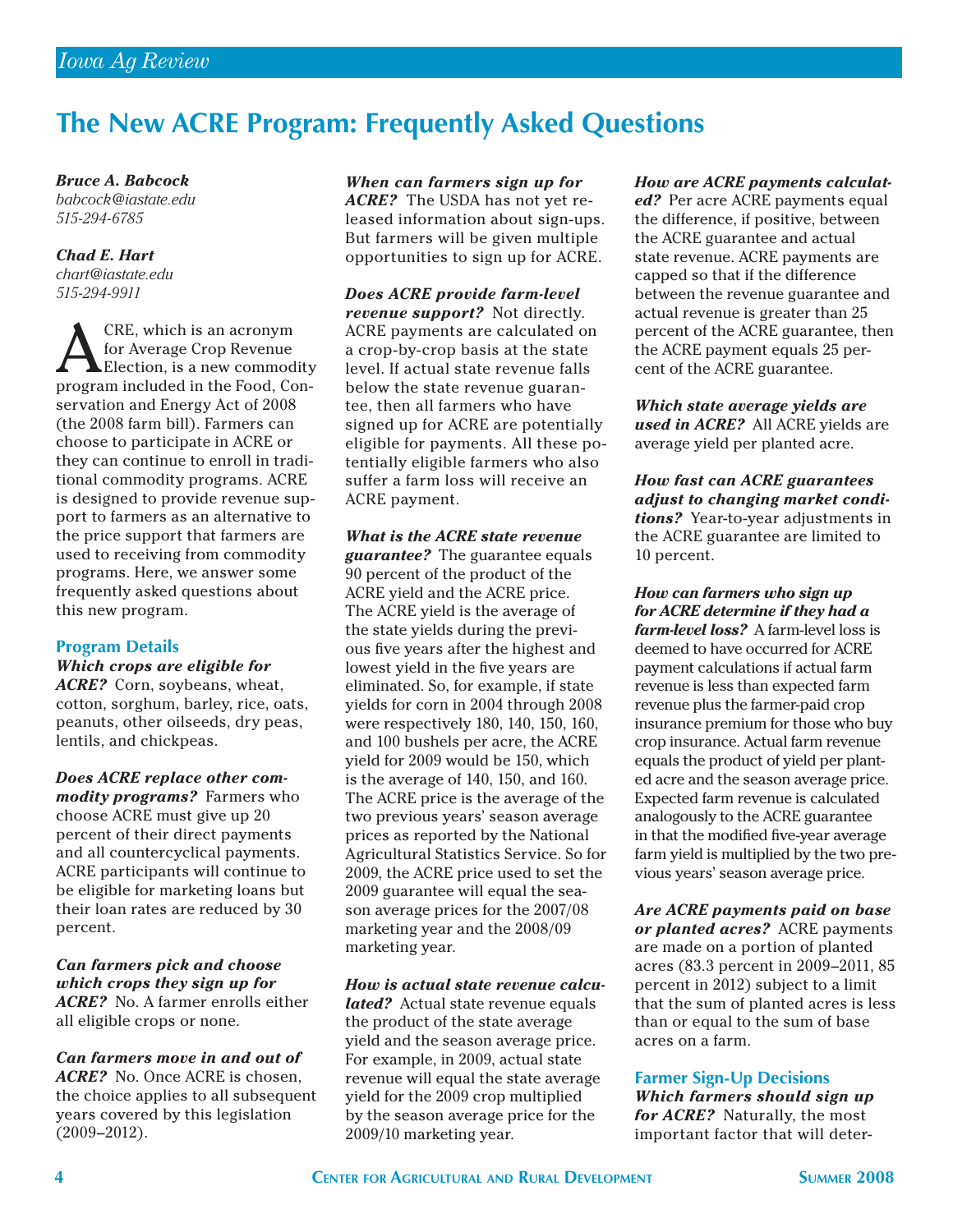mine whether farmers sign up for ACRE will be their expectations about whether their payments will increase or decrease under ACRE. To help farmers make relevant calculations, CARD researchers have put together a spreadsheet calculator that shows the likely payments under ACRE under a wide variety of possible outcomes. The CARD ACRE calculator is available at *www.card.iastate. edu/ag\_risk\_tools/.*

#### *How can farmers decide if ACRE payments will be higher or lower than payments under traditional*

*programs?* Because ACRE payments equal the difference between the state revenue guarantee and actual state revenue, ACRE will generate large payments when state revenue is low. Significant declines in market prices can generate substantial payments for all farmers of a crop in all states. Thus, a situation in which the ACRE guarantee builds to a high level through a series of high prices followed by significantly falling prices will generate substantial payments.

Because nobody can determine what future prices and yields will be, the CARD calculator allows corn, soybean, and wheat farmers in all states to experiment with different scenarios. Users can enter prices and yields for the 2008 crop year that when combined with the 2007 season average price and recent state average yields will determine the 2009 ACRE guarantee. The calculator then allows users to enter either a 2009 market price (the "what if" option) or a 2009 expected market price. The tool then calculates average ACRE payments and the accompanying reduced loan deficiency and direct payments and compares these payments to average loan deficiency, countercyclical, and direct payments from the traditional programs. By changing the 2008 price, farmers can vary the 2009 guarantee. The calculator uses 2009

trend-adjusted actual state yields from 1980 to 2007 to represent the range and likelihood of state yields for each crop.

*What situations favor the traditional programs?* We could find only one set of circumstances under which traditional programs would provide more payments than ACRE: if market prices in 2009, 2010, 2011, and 2012 remain above the average levels in 2007 and 2008. If prices remain strong or increase throughout this period, then farmers in states with low yield variability would find that ACRE would make few if any payments. Of course, in this situation, the only payments that farmers would receive from the traditional programs would be direct payments because loan rates and target prices would remain far below market prices. If ACRE payments are zero or quite low, then farmers who choose ACRE will not recoup the 20 percent reduction in direct payments.

*What situations favor ACRE?* If prices fall below their 2007 and 2008 average level, then ACRE payments will be significantly greater than those under traditional programs.

The only way that ACRE payments would not be large in this circumstance is if the state average yield was significantly higher than the ACRE yield.

*Should farmers choose ACRE?* Because nobody can know with certainty what the future holds for prices and yields, farmers should perhaps regard ACRE as an insurance policy. In exchange for an annual insurance premium that equals 20 percent of direct payments, the farmer receives a revenue guarantee for all years covered by the new farm legislation. Given uncertainty about price levels and yields, many corn, soybean, and wheat farmers will find that the high ACRE revenue guarantees will be more valuable to them than the 20 percent loss in direct payments. Even if market prices fall below target prices and loan rates, the size of ACRE payments to most farmers will exceed those of loan deficiency and countercyclical payments.

The graph shows the potential payout from ACRE and current commodity programs for Iowa corn farmers under alternative prices in

*Continued on page 10*



**Impact of price and yield on possible Iowa corn payments in 2009 (2008 season average price set to \$5.80)**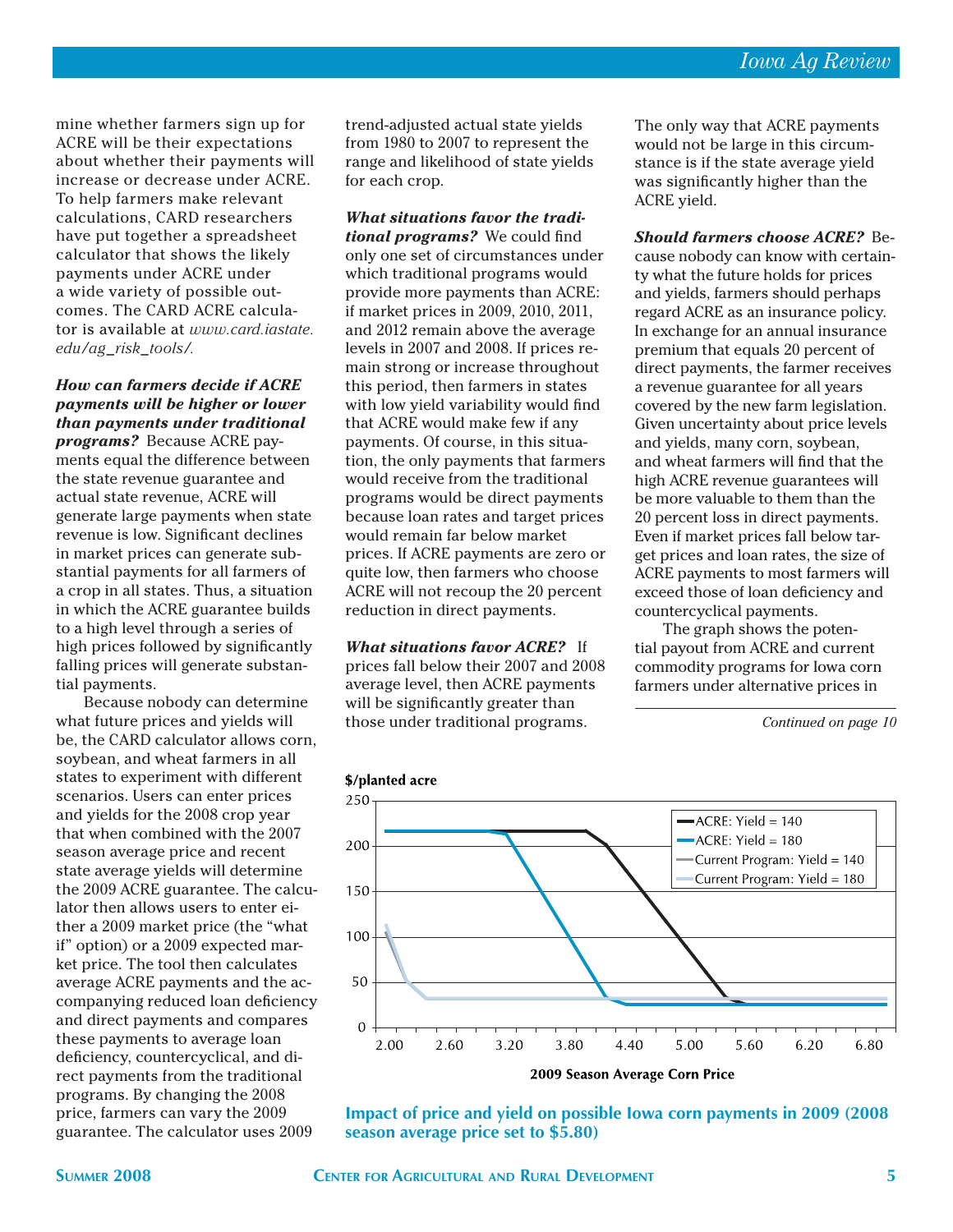### Agricultural Situation Spotlight

### **New Permanent Disaster Assistance: How It Works and When to Expect Payments**

*Chad Hart chart@iastate.edu*

*515-294-9911*

The issue of disaster assistance for agriculture has<br>been debated on and off<br>for many years. In most years in tance for agriculture has been debated on and off for many years. In most years in the past decade, Congress provided ad hoc disaster assistance for various agricultural disasters across the country. The most recent packages have had a difficult time getting through Congress, as the president insisted on budget offsets to pay for them. A few key members of Congress pushed hard and were successful in including a permanent disaster program in the 2008 farm bill. The newly enacted legislation issues a fleet of disaster assistance programs for specialty crop, livestock, honeybee, and farm-raised fish and program crop disasters. The largest title covers program crops and is called the Supplemental Revenue Assistance Program (SURE).

SURE is a new type of disaster program. Most of the past disaster programs made payments based on individual crop losses and were often tied to base acres for either direct payments or countercyclical payments. SURE is a whole-farm disaster assistance program that is tied to crop insurance coverage and farm planted acreage. SURE will cover the 2008–11 crop years, so the recent Midwest flood damage will likely trigger payments under SURE. While the USDA is still developing the rules and regulations for SURE, the farm bill outlined the

program guarantees and payment triggers. A review of these guarantees and triggers in general and an example to flesh out the details are offered next.

For the 2008 crop year, there is a special provision for SURE. For all other crop years (2009– 11), producers will need to purchase crop insurance in order to sign up for SURE. But because the farm bill was passed after the sign-up for crop insurance in 2008, Congress has waived the requirement for this year. Instead, producers who want to participate in SURE in 2008 but who have not purchased crop insurance can sign up if they pay a fee equivalent to the fee for catastrophic (CAT) crop insurance coverage by August 22, 2008. SURE will then function for these producers as though they had purchased CAT crop insurance.

In general, SURE payments can be triggered by two events. First, if a county is covered by a federal disaster declaration or the county is contiguous to a county with such a declaration, then SURE benefits will be available. Second, if a farm suffers a 50 percent revenue loss, regardless of the disaster status of the county, then the farm qualifies for SURE payments. So SURE can be triggered by county-level and/or farm-level disasters.

The three main variables that determine SURE guarantees and payments are the program guarantee, computed actual revenue, and expected revenue. The farm-specific program guarantee is determined by a complicated

formula. First, because SURE provides whole-farm coverage, each crop's contribution to the whole-farm guarantee must be calculated using the following formulas:

- **For insurable crops:** 115 percent × crop insurance coverage level  $\times$  crop insurance price election × maximum (actual production history [APH] yield or countercyclical program [CCP] yield for the farm)  $\times$ planted area
- **For non-insurable crops:** 120 per $cent \times the Non-insurable$  Crop Assistance Program (NCAP) revenue guarantee for the crop  $\times$  planted area

These crop-specific guarantees are summed across all crops to compute the farm-specific SURE program guarantee. Note that this is a total-farm guarantee, not a per acre guarantee.

The next step is to calculate farm-specific SURE expected revenue. This is accomplished in a similar manner beginning with each crop's contribution.

- **Insured crops:** crop insurance price election  $\times$  maximum (APH yield or CCP yield for the  $farm$ )  $\times$  planted area
- **Non-insurable crops:** NCAP price guarantee for the  $\text{crop} \times \text{NCAP}$ yield guarantee for the crop  $\times$ planted area

The SURE expected revenue is found by summing each crop's contribution across all crops. The maximum SURE payment equals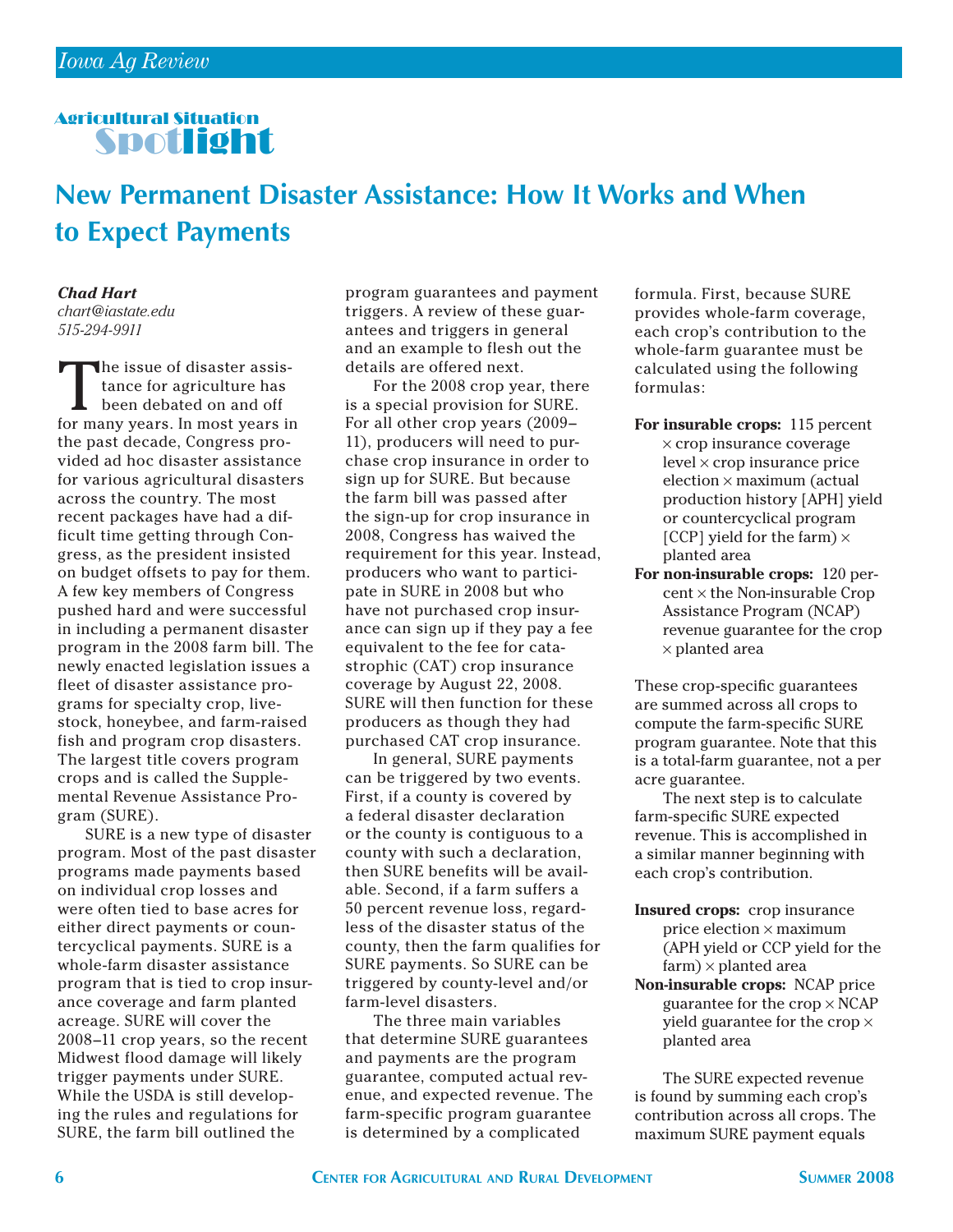90 percent of the resulting wholefarm expected revenue.

SURE computed actual revenue equals the sum across all crops of

- harvested area  $\times$  farm yield  $\times$ national season-average price for the crop;
- 15% of the direct payments for the crop received for the farm;
- all CCP or ACRE (Average Crop Revenue Election) payments;
- all marketing loan benefits;
- all crop insurance or NCAP payments; and
- any other disaster assistance payments.

If SURE-computed actual revenue exceeds the farm-specific SURE program guarantee, then there are no payments under SURE. However, if computed actual revenue is below the program guarantee and at least one of the two trigger events (county disaster or 50 percent farm revenue loss) has occurred, then SURE will pay out. The payments will be equal to the minimum of

- 60 percent of the difference between the program guarantee and the computed actual revenue, or
- 90 percent of the expected revenue.

All of these calculations are a lot to digest. An example will help illustrate how these formulas work. Consider a 200-acre farm with 100 acres planted to corn and 100 acres planted to soybeans. The farm has 100 corn base acres and 100 soybean base acres with payment yields equal to the state average payment yield. Suppose this farmer has purchased 75 percent APH insurance (yield insurance) for both crops and has APH yields equal to the trend yields for Iowa (170 bushels per acre for corn and 50 bushels per acre for soybeans). With these settings, the farm's APH yield is higher than its CCP yield, so the APH yield is used in all of the formulas. The APH prices in 2008 are \$4.75/bushel for corn and \$11.50/ bushel for soybeans.

The farm's SURE program guarantee is \$119,240.63. The separate corn and soybean contributions are calculated as follows:

**Corn:** 115 percent  $\times$  75 percent  $\times$  $$4.75/bushel \times 170 bushels/acre$  $\times$  100 acres = \$69,646.88 **Soybeans:** 115 percent  $\times$  75 percent  $\times$  \$11.50/bushel  $\times$  50 bushels/  $\text{acre} \times 100 \text{ acres} = $49,593.75$ 

The farm's SURE expected revenue is \$138,250.00, which is calculated as the sum of the following crop-specific calculations:

**Corn:**  $$4.75/bushel \times 170 bushels/$  $\arccos \times 100 \arccos = $80,750.00$ **Soybeans:**  $$11.50/bushel \times 50 bush$ els/acre $\times$  100 acres = \$57,500.00

Based on this information, the farm's computed actual revenue will need to be below \$119,240.63 in order to qualify for SURE payments and the maximum SURE payment the farmer could receive is \$124,425.00, which is 90 percent of the farm's SURE expected revenue. To compute the farm's actual revenue, additional information is needed. At harvest time, suppose that the farmer is able to harvest all 200 acres, but yields are poor because of overly wet conditions throughout the growing season. The farmer gets 90 bushels/acre for corn and 25 bushels/acre for soybeans. The farmer's county had flooding and received a federal disaster declaration, so the farmer is eligible for SURE benefits. Assume that the final season-average prices for corn and soybeans are \$5.80/ bushel and \$11.75/bushel, respectively. So CCP, ACRE, and marketing loan payments are zero. The farm did not receive any other disaster assistance payments. Based on this information, the farm's SURE actual revenue can be calculated. The first part is market revenue, which is \$81,575.00 as calculated using the following formulas:

- **Corn:**  $$5.80/bushel \times 90 bushels/$  $\text{acre} \times 100 \text{ acres} = $52,200.00,$ and
- **Soybeans:**  $$11.75/bushel \times 25 bush$  $els/acre \times 100 acres = $29,375.00.$

The next part of computed actual revenue is 15 percent of the direct payments. The farm received \$4,098.36 in direct payments, \$2,763.18 for corn and \$1,335.18 for soybeans. So 15 percent is \$614.75. Finally, the farm would receive \$32,187.50 in crop insurance indemnities because of low yields. The corn indemnity would be \$17,812.50. The soybean indemnity would be \$14,375.00. Adding up market revenue, 15 percent of direct payments, and crop insurance indemnities, the farm's SURE actual revenue is \$114,377.25.

Since the county was declared a federal disaster area, all farmers in the county are eligible for SURE payments. The example farm's actual revenue is below the program guarantee, so this farmer will receive a SURE payment. In this case, the payment is \$2,918.02, which is 60 percent of the difference between the SURE program guarantee (\$119,240.63) and the farm's SURE actual revenue (\$114,377.25). SURE payments are affected by many factors: the choice of crop insurance settings, farm yields, national season-average prices, and farm program and other disaster assistance payments. If, in the example, the corn season-average price were \$6.50/bushel, holding everything else the same, then the example farm would not receive a SURE payment because actual revenues exceed the SURE program guarantee.

The description and example outline the basics of the SURE disaster assistance program. SURE can provide support when a farm suffers a whole-farm revenue shortfall. One of the complicating factors is that SURE depends on the national

*Continued on page 10*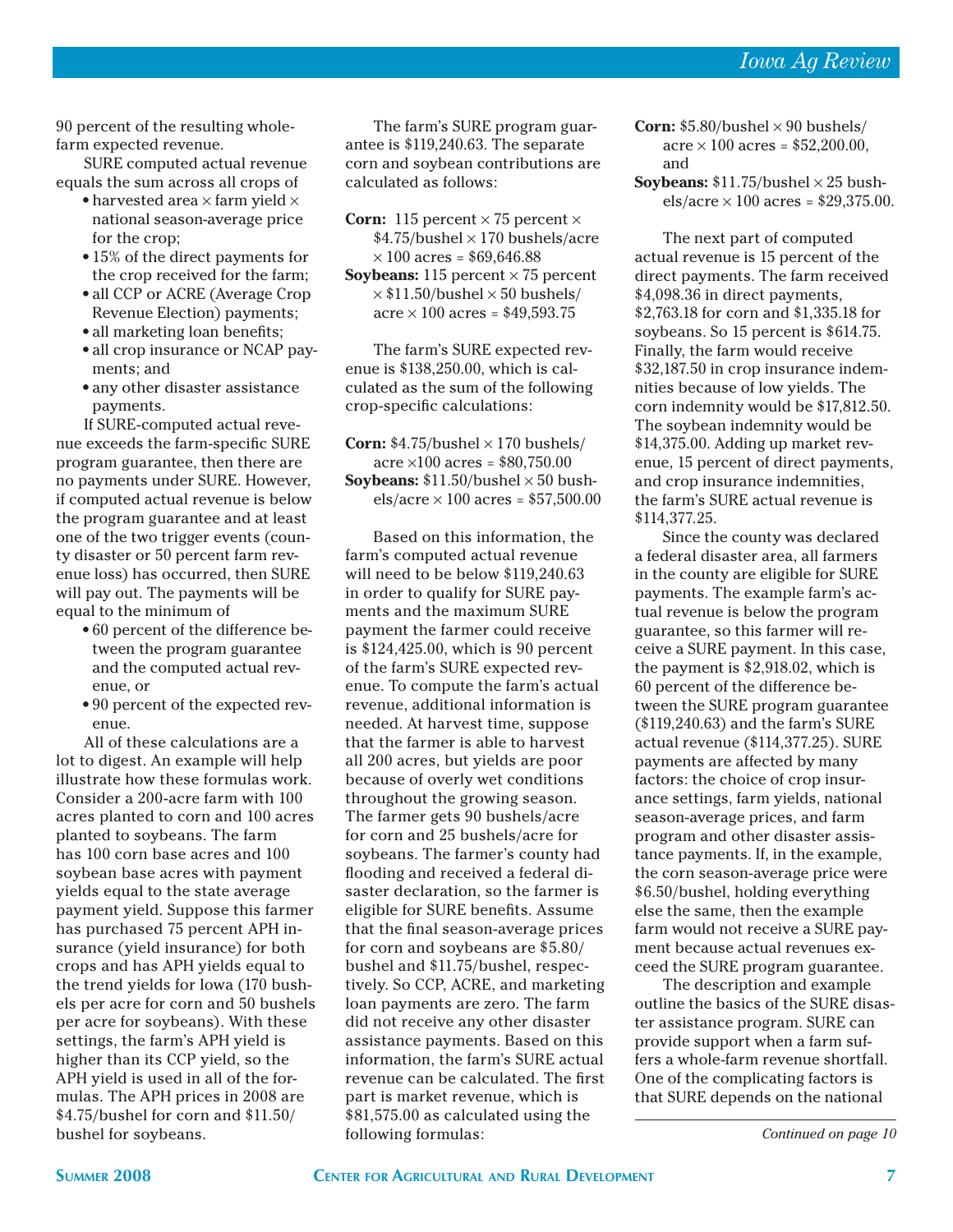## Charting Growth in Food Demand

*Bruce A. Babcock babcock@iastate.edu 515-294-6785*

The recent large increases in the<br>prices of agricultural commodi-<br>ties have focused the world's<br>attention on the price and availability prices of agricultural commodities have focused the world's attention on the price and availability of food to an extent not seen for the last 30 years. The low prices that have been with us since the mid-1980s lulled most of us all into forgetting about the urgency of the task that the world faces in expanding agricultural production enough to meet projected food demand.

Although there are large amounts of uncultivated land in Brazil, Africa, and underutilized land in Ukraine, Belarus, and Russia, much of the increase in food production will come about from increased agricultural productivity. Increased crop yields and livestock feed efficiencies are largely responsible for the fact that we have been able to sharply reduce malnutrition rates in the world over the last 40 years. The problem facing the world in the next 40 years is not whether we can produce enough calories for a growing population but whether we can produce the type of food that people with rising incomes will want to eat at an affordable price.

As incomes grow, people move away from a diet consisting largely of staple food crops (such as rice, wheat, corn, vegetable oil, and legumes) into a diet that includes more fish, meat, dairy products, and eggs. This higher-income diet requires the feeding of livestock. Cattle and sheep can be fed grass or grain. Hogs, poultry, and fish must be fed grains and protein meal. Thus, it is likely that the next 40 years will require increasing amounts of grazing land and much higher production of feed grains and oilseeds to meet increasing demands for a higher-protein diet. The accompanying graph shows the implications of this increased demand.



#### **Three indicators of world food demand**

The graph shows three measures of the past and likely future growth in food demand. All three measures are calibrated to have a value of 100 in 1966. The bottom line simply measures the increase in food demand from a growing population. This is an accurate measure for food demand if the world's diet stays constant at its 1966 level. As shown, food demand measured by population growth nearly doubled from 1966 to the present. It is projected to increase another 39 percent by 2050.

However, food demand will grow by more than population growth. Many people did not consume an adequate amount of calories in 1966. Per capita calorie consumption increased by 23 percent from 1966 to the present because of higher incomes and lower food prices. This increase in per capita caloric consumption despite a doubling of the world's population is a major success story. Because much of the world

consumes an adequate number of calories today, the next 40 years should see only a modest growth in per capita caloric consumption. But a greater proportion of calories will be consumed in the form of animal protein. Because it takes many calories of feed to make a calorie of animal protein, the demand for food as measured in terms of feed grain equivalents will grow much more rapidly than either growth in population or caloric consumption.

If in 2050 people in low-income countries, including China and India, consume as much meat and dairy as was consumed per person in the United States and Europe in 1966, and if feed conversion efficiencies improve at the same rate from 2009 to 2050 as they did from 1966 to 2008, then demand for feed grains will more than double between now and 2050. This last measure is perhaps the most useful indicator of the task that faces us. ◆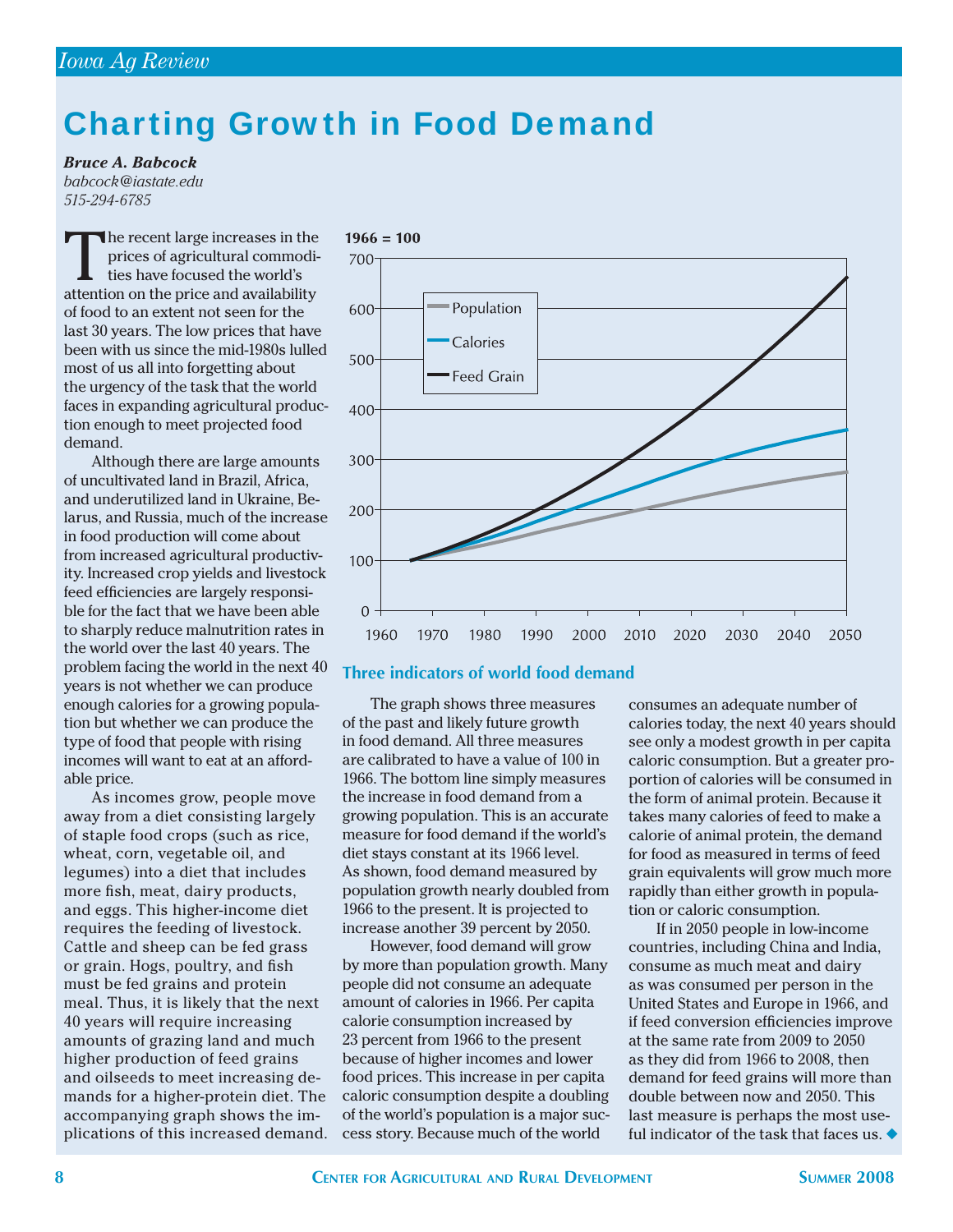### **A Change in Assignment**

I had Hart first contributed to the *Iowa Ag Review* in September 1995. In the article he examined the merits of revenue insurance as a replacement for yield insurance in the U.S. crop insurance program. His analysis appeared well before any revenue insurance program was available for sale.

Since then Chad has contributed to nearly every issue of the *Review*, providing readers with clear, concise, and timely analysis on a wide variety of topics, including farm policy, agricultural outlooks, World Trade Organization



agreements, biofuels, crop insurance, and trade. It is rare to find agricultural economists who are good at both analyzing complex issues

and writing about them in way that increases awareness and understanding. Chad will be using this combination of skills in his new position as an assistant professor in the Department of Economics here at Iowa State University.

Although Chad will no longer be a regular contributor to the *Iowa Ag Review* or head of the Biorenewables Policy Division in the Center for Agricultural and Rural Development, he will continue to provide insights into the issues that are important to Iowa and U.S. agriculture because he will be responsible for conducting grain market research and outreach programs for the department. We look forward to working with Chad in his new position and wish him well. ◆

#### *Breaking the Link Continued from page 3*

First, Congress could place a hard cap on ethanol made from corn and on biodiesel made from refined vegetable oil. The current RFS is a floor rather than a cap, and existing tax incentives combined with high crude oil prices could make future production of corn ethanol and biodiesel made from refined vegetable oil increase to unintended levels.

Second, Congress could better target tax credits and fuel standards by basing them on the impact each biofuel feedstock has on food prices. Given the link between land use for

food crops and greenhouse gas emissions, such targeting could be set based on full greenhouse gas targeting. This type of greenhouse gas targeting would automatically give a greater incentive to producers who use waste and by-product feedstocks in biofuel production. Thus, for example, biodiesel producers who use the high fatty acid by-products from vegetable oil refining or algal oil would be given as high a tax credit as a biofuel producer who uses corn stover as a feedstock. These producers would all receive a much higher incentive than an ethanol producer who uses corn or a biodiesel producer who uses soybean oil.

And finally, Congress could mandate that the Energy Department and Agriculture Department ramp up research programs for biofuel feedstocks, with priority being given to developing feedstocks that do not affect food prices and that have large greenhouse gas reductions. The justification for this expanded research is that food, energy, and climate change will likely be the three biggest issues facing the United States and the world over the next 10 to 20 years. ◆

*Editor's note: This article is adapted from CARD Briefing Paper 08-BP 53 of the same title.*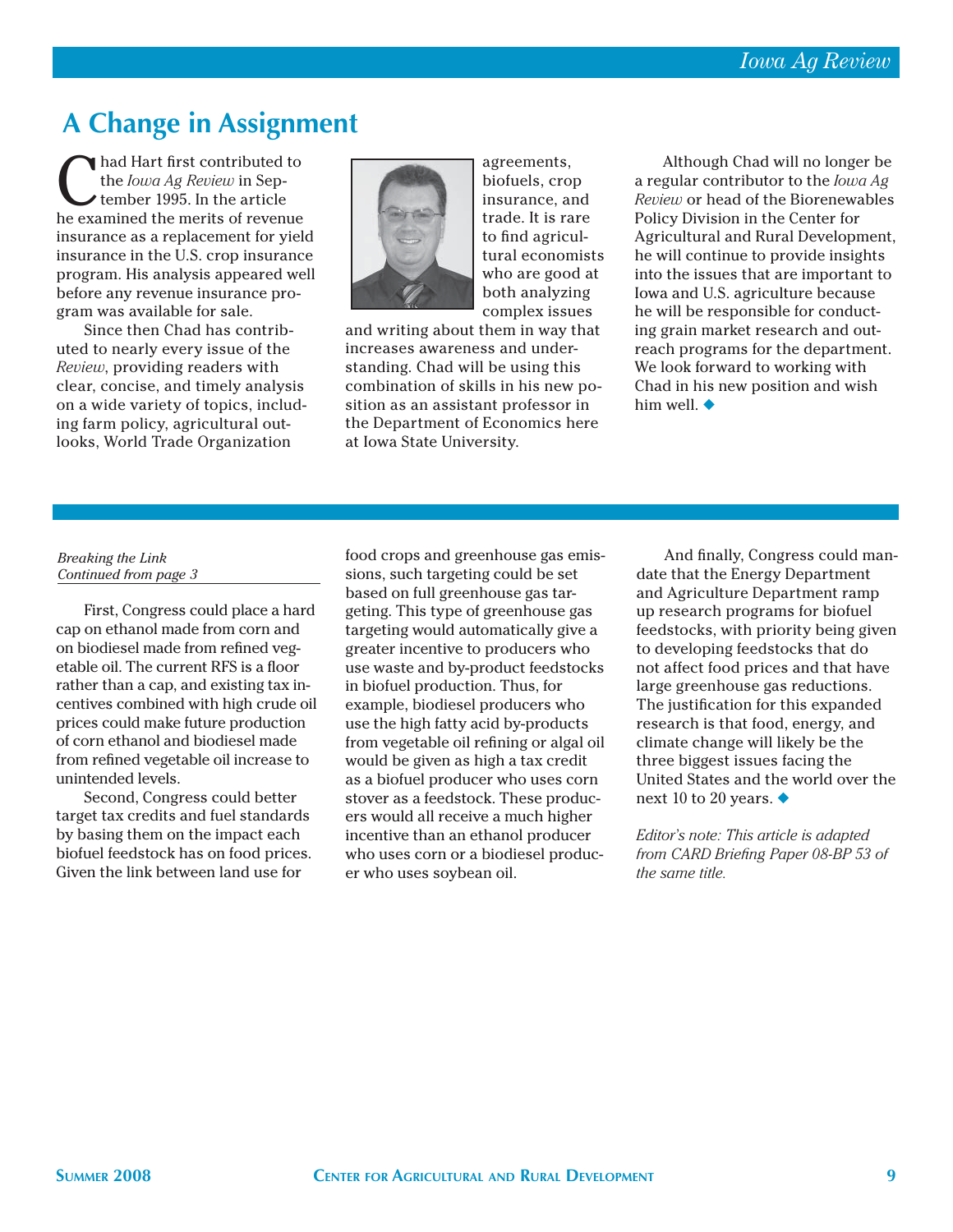#### *ACRE FAQs Continued from page 5*

2009 and for two different state average yields. The 2008 season average price used to set the ACRE guarantee is \$5.80/bu, which is the mid-point of the range of corn prices projected by the USDA in the middle of June. As stated earlier, the only situation that favors current commodity programs is that in which ACRE payments are zero. Because ACRE is similar to revenue insurance, the price at which ACRE payments begin to be made depends on the state yield. When the state yield is 180, ACRE payments begin when the price falls below \$4.40. When the state yield is 140, ACRE payments begin when the price falls below \$5.60.

The second point illustrated by this graph is that ACRE will generate more payments than current commodity programs even at corn prices that trigger countercyclical and loan deficiency payments. ACRE payments will be double the level of traditional programs even if the season average corn price falls to \$2.00 per bushel.

The important trade-off to consider when choosing between ACRE and traditional commodity programs is the distinction between the reduction in payments that occurs under ACRE given high prices versus the large potential ACRE payments should prices drop. For corn farmers who believe that ACRE payments will be zero because corn prices are going to remain above \$6.00 for the life of the farm legislation and state yields will always be at or above trend levels, it would be better to choose the current programs to avoid a 20 percent cut in direct payments. But for farmers who believe that there is a chance that price or yield will drop unexpectedly, the large payments under

ACRE (up to a maximum of \$216.90/ acre, which includes direct payments) will make the new program the preferred option.

The pattern of payments shown in the graph for Iowa corn is nearly identical to the situation for corn in other states and for wheat and soybeans in all states. This suggests that a large proportion of U.S. farmers will find ACRE much more attractive than current commodity programs. ◆

*Authors' note: This information about ACRE is as accurate as possible at this time. However, significant changes to the program could come about as the USDA implements ACRE.* 

*This article is taken from a document meant to accompany the spreadsheet calculator (available at www. card.iastate.edu/ag\_risk\_tools/) that CARD researchers put together to enable farmers to determine if ACRE makes sense for them.* 

#### *New Permanent Disaster Assistance Continued from page 7*

season-average prices for crops. Because these prices are determined over the course of the marketing year, they may not be known until well after the disaster occurs. For example, the recent flooding affected the 2008 crop year production for corn and soybeans. The 2008 season-average prices for both crops will not be known until October 2009 at the earliest. So while

SURE is available for the 2008 crops and could provide support based on the recent flooding, the SURE payments will not reach producers until late in 2009, nearly a year and a half after the disaster.

One final note: another article (page 4) examines the new ACRE program. If crop losses in a state are widespread enough to trigger ACRE payments, then it will be ACRE that compensates farmers for crop losses, not SURE. Furthermore, farmers who suffer farm-level losses in a year that triggers ACRE payments will receive double indemnities because crop insurance indemnities are not subtracted from ACRE payments as they are in SURE. Because most crop losses in Corn Belt states are triggered by widespread drought or excess rainfall, most farmers will find that ACRE will provide more assistance when disaster strikes than the new disaster assistance program. ◆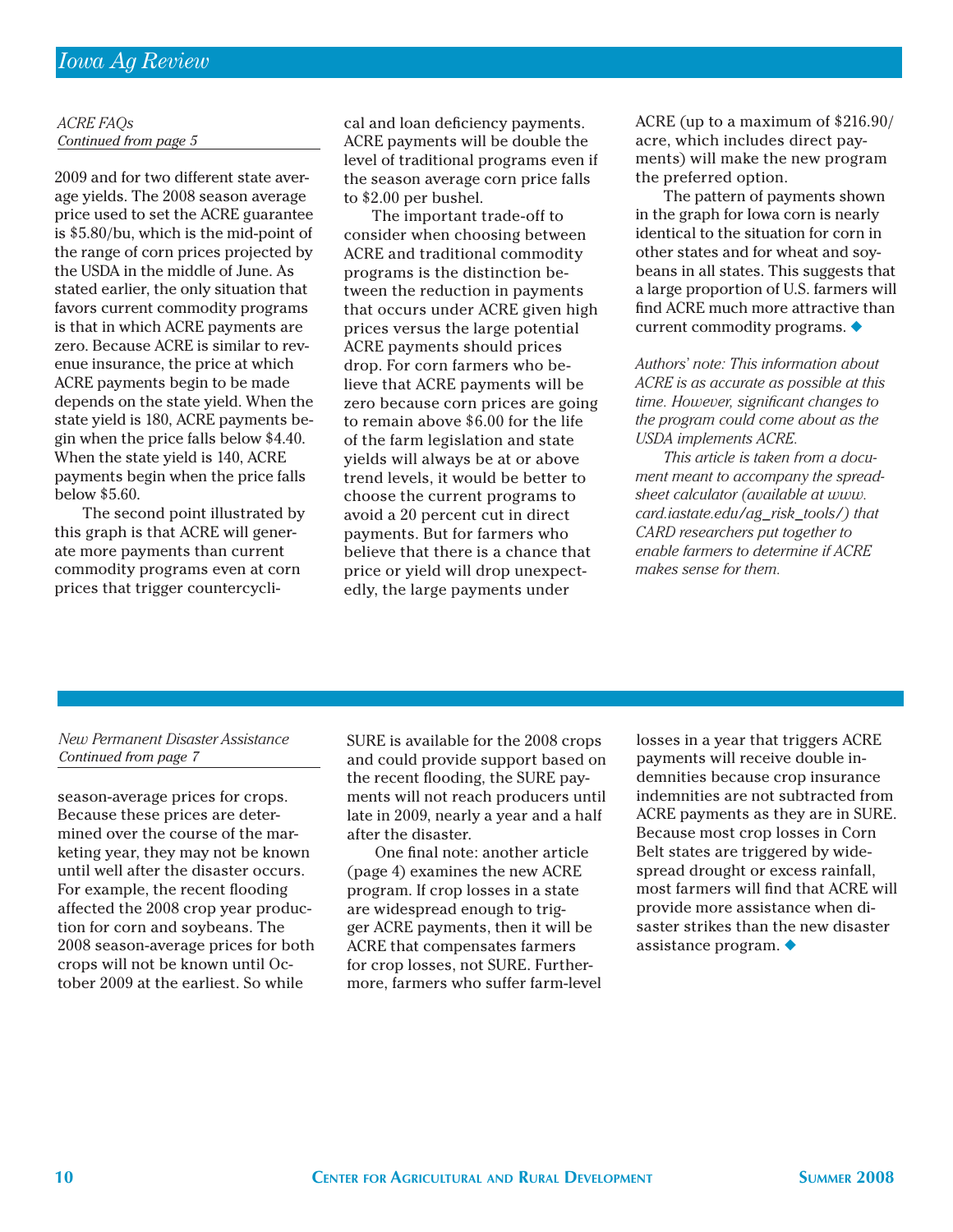### **Recent CARD Publications**

#### **Working Papers**

- Contract and Exit Decisions in Finisher Hog Production. Fengxia Dong, David A. Hennessy, and Helen H. Jensen. June 2008. 08-WP 469.
- The Food-Away-from-Home Consumption Expenditure Pattern in Egypt. Jacinto F. Fabiosa. July 2008. 08-WP 474.
- The Impact of Ethanol Production on U.S. and Regional Gasoline Prices and on the Profitability of the U.S. Oil Refinery Industry. Xiaodong Du and Dermot J. Hayes. April 2008. 08-WP 467.
- Impacts of Ethanol on Planted Acreage in Market Equilibrium. Hongli Feng and Bruce A. Babcock. June 2008. 08-WP 472.

Inference Based on Alternative Bootstrapping Methods in Spatial Models with an Application to County Income Growth in the United States. Daniel C. Monchuk, Dermot J. Hayes, and John A. Miranowski. June 2008. 08-WP 471.

- Insuring Against Losses from Transgenic Contamination: The Case of Pharmaceutical
- Maize. David Ripplinger, Dermot J. Hayes, Susana Goggi, and Kendall Lamkey. June 2008. 08-WP 470.
- Short-Run Price and Welfare Impacts of Federal Ethanol Policies. Lihong Lu McPhail and Bruce A. Babcock. June 2008. 08-WP 468.
- Toward a Normative Theory of Crop Yield Skewness. David A. Hennessy. June 2008. 08-WP 473.

#### **Briefing Paper**

Breaking the Link between Food and Biofuels. Bruce A. Babcock. July 2008. 08-BP 53.